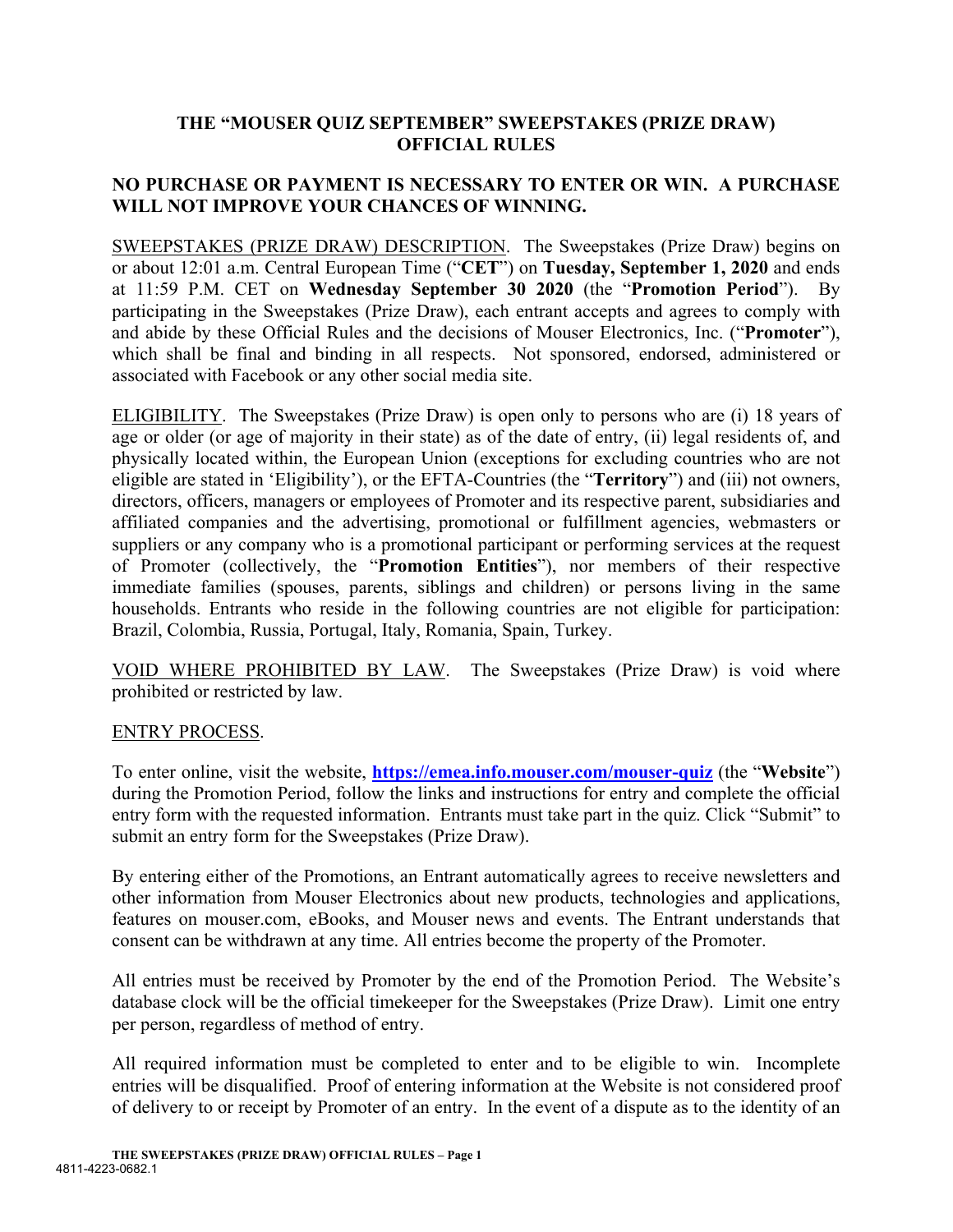online entrant, the entry will be deemed submitted by the "authorized account holder" of the email address used to enter the Sweepstakes (Prize Draw) at the time of entry. "Authorized account holder" is the natural person to whom applicable e-mail address has been assigned by an Internet access provider, online service provider, or other organization responsible for assigning e-mail addresses for the domain associated with the address submitted. The potential winner may be required to provide Promoter with proof that he or she is the authorized account holder of the e-mail address associated with winning entry. If a dispute cannot be resolved to Promoter's satisfaction, the entry will be deemed ineligible.

Internet entries must be made by the entrant only at the Website. Entries made by any other individual or any entity, and/or originating at any other web site or e-mail address, including, but not limited to, commercial sweepstakes (Prize Draw) subscription notification and/or entering service sites, will be declared invalid and disqualified for this Sweepstakes (Prize Draw). The use of any device to automate the entry process is prohibited and no mechanically reproduced entries will be accepted. Online entries made with multiple e-mail addresses, under multiple identities or through the use of any other device or artifice to enter multiple times will be deemed invalid.

The Promotion Entities are not responsible and shall have no liability for (i) entries from persons residing or located outside the Territory; or (ii) inaccurate, forged, incomplete, stolen, lost, illegible, damaged, mutilated, tampered with, postage-due, misdirected, delayed or late entries, whether caused by Internet users or by any equipment or programming associated with the Sweepstakes (Prize Draw) or by any technical or human error which may occur in the delivery or processing of entries in the Sweepstakes (Prize Draw).

Entries will not be acknowledged or returned and become the property of Promoter. Promoter shall have the right to use, assign, edit, modify or dispose of any entry however it sees fit without approval of the entrant.

DISQUALIFICATION OF ENTRANT. Should Promoter, determine, in its sole discretion, that any entrant has violated any of the provisions in these Official Rules, Promoter shall have no obligation to award a Prize to such entrant. Promoter reserves the right, in its sole discretion, to disqualify any individual it finds to be (i) tampering with the entry process or the operation of the Website; (ii) attempting to damage the Website or undermining the legitimate operation of the Website; (iii) acting in violation of these Official Rules or any federal or state, law, rule or regulation; or (iv) acting in an unsportsmanlike or disruptive manner or with the intent to annoy, abuse, threaten or harass any other person. Should such an attempt be made, Promoter reserves the right, in addition to the right to the right to disqualify such person, to seek damages and other remedies from any such person to the fullest extent permitted by law.

RANDOM DRAWING. Winners will be selected in a random drawing held at Promoter's business headquarters EMEA (Elsenheimerstr. 11, 80687 Munich, Germany) on **Wednesday, October 7, 2020** all eligible submitted entries received during the Promotion Period. The odds of winning depend upon the number of eligible entries received. The potential prize winner will be required to sign an Affidavit of Eligibility and a Liability Release and (where legal) Publicity Release (the "**Prize Claim Documents**").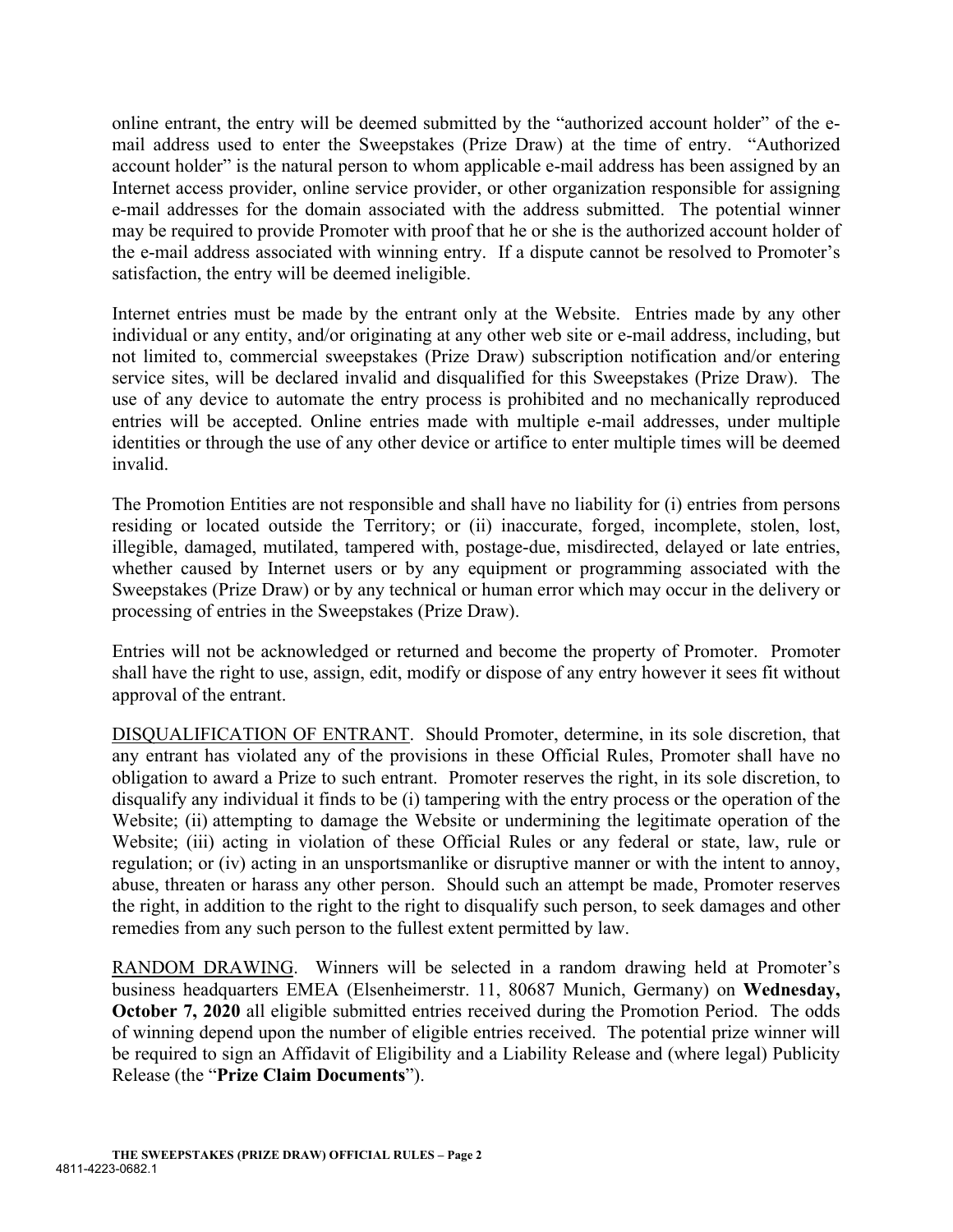PRIZES. Three **(3)** Prizes are available. The Prizes consist of the following:

One (1) Nordic Semiconductor nRF5340 Preview Development Kit – Mouser part # 949- NRF5340PDK with an approximate retail value (" $ARV$ ") of US \$ 47.00 (43,29  $\epsilon$ ).

The total combined ARV of all Prizes is US  $$141.00 (129.87 \text{ E}).$ 

All expenses not specified in these Official Rules are the sole responsibility of the winner. All details and other restrictions of Prizes not specified in these Official Rules will be determined by Promoter in its sole discretion. The Prizes are not redeemable for cash or transferable. No Prize substitutions are allowed except, at Promoter's sole discretion, a Prize of equal or greater value may be substituted. No more than the advertised number of Prizes will be awarded.

NOTIFICATION OF WINNER. Promoter will attempt to notify potential winners within **14 days** of the drawing date through the contact information on the entry form. Promoter is not responsible and shall have no liability for any winner notification that is lost, intercepted or not received by the potential winner for any reason or any inability of the winner to accept or use any Prize for any reason. Disqualification and the selection of an alternate winner will result from any of the following: (i) failure of a potential winner to execute and return the Prize Claim Documents within **7** days from the date of notification; (ii) the return of any notification of a Prize as undeliverable; (iii) the potential winner's failure to claim the Prize within **7** days after notice of delivery; or (iv) any other non-compliance with these Official Rules. Any portion of a Prize not accepted by the winner will be forfeited.

TAXES. All income, sales, use, withholding and other taxes (and the reporting thereof) imposed as a result of the award of a Prize and any other fees or costs associated with acceptance and use of Prize are solely the winner's responsibility. It is the winner's responsibility to understand and abide by any federal, state, local or foreign tax laws that may apply to receipt of a Prize. Winners may be required to complete certain Internal Revenue Service tax information reporting forms before or upon receipt of a Prize.

CONDITIONS. Each entrant, by entering this Sweepstakes (Prize Draw), agrees that: (i) he or she will abide by and be bound by these Official Rules, which are final and binding in all respects; (ii) the Promotion Entities have not made any warranty, representation or guarantee, express or implied, in fact or in law, with respect to any Prize and specifically disclaim all such warranties, including, without limitation, any implied warranty of merchantability or fitness for a particular purpose; and (iii) the Prizes are awarded "AS IS" and WITHOUT WARRANTY OF ANY KIND.

USE OF INFORMATION. Each entrant consents to and gives Promoter and any other party authorized by Promoter the unrestricted, perpetual right and license, but not the obligation, to use an entrant's name, address, phone number, email and other similar personal information without compensation, review, approval or notice to the winner or to any third party in connection with any of Promoter's (or its designee's) advertising, publicity, trade, sweepstakes (Prize Draw) or contests, activities or promotional materials for an unlimited number of times, except where prohibited by law.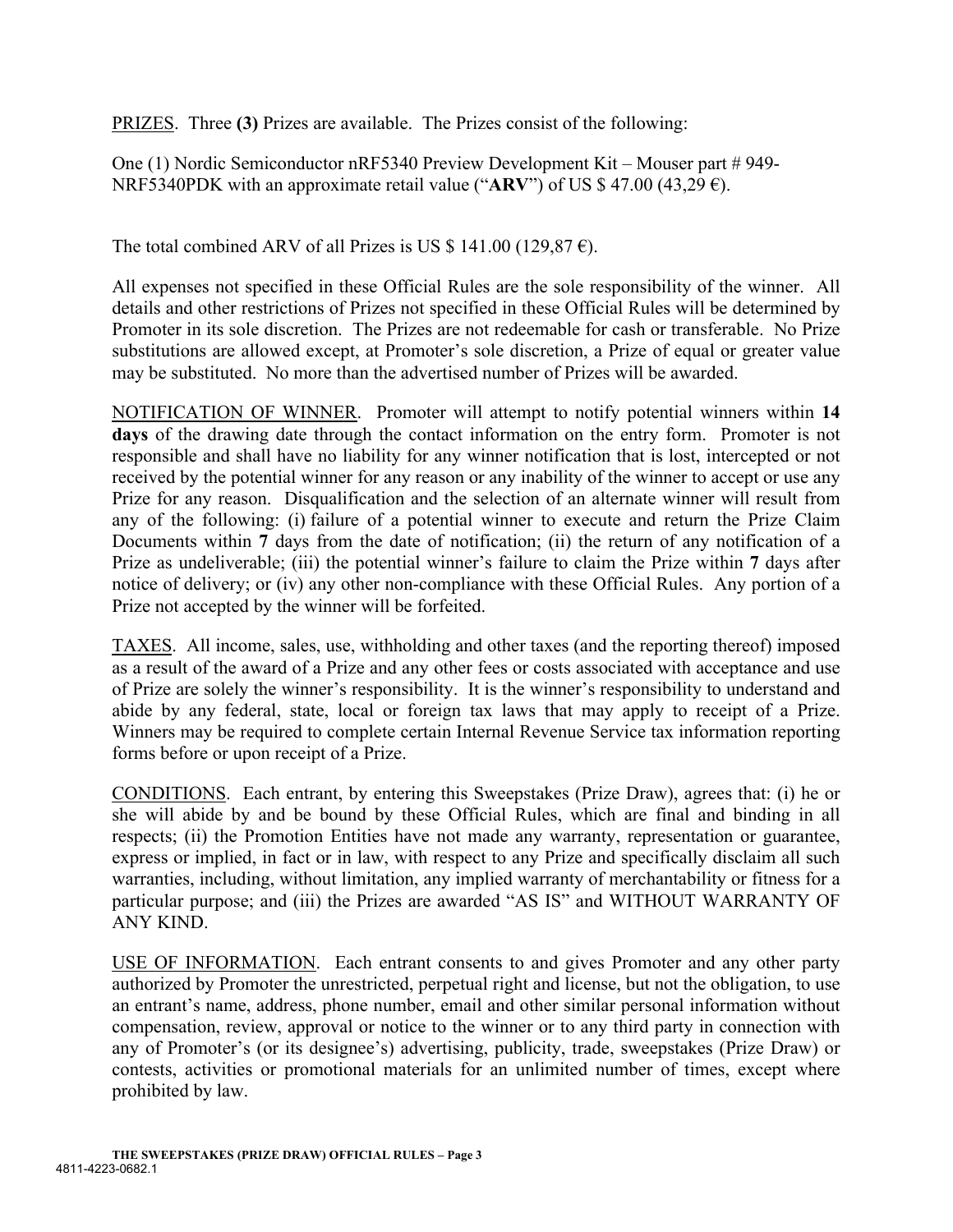RIGHT TO CANCEL. Promoter reserves the right to cancel or modify the Sweepstakes (Prize Draw) (i) in the event the Sweepstakes (Prize Draw) is challenged by any legal or regulatory authority, (ii) if fraud, technical failures or any other factor beyond Promoter's reasonable control impairs the security, fairness, integrity or proper conduct of the Sweepstakes (Prize Draw), as determined by Promoter in its sole discretion, or (iii) if the Sweepstakes (Prize Draw) is not capable of completion as planned for any reason, including because of infection by computer virus, bugs, tampering, unauthorized intervention, fraud, technical failures of any sort or any other causes beyond Promoter's control, which in the sole opinion of Promoter, corrupts or affects the administration, security, fairness, integrity or proper conduct of the Sweepstakes (Prize Draw). In the event of such cancellation, termination, modification or suspension, a notice thereof will be posted at the Website, and the winners will be determined solely by Promoter in a random drawing among all eligible, non-suspect or non-disqualified entries received prior to the termination or cancellation. In such event, the Promotion Entities shall have no liability to any entrant who is disqualified due to such action.

LIMITATIONS. The Promotion Entities expressly disclaim any liability from the use of registration information by Promoter or third parties. The Promotion Entities are not responsible for (i) interrupted, inaccessible or unavailable networks, servers, satellites, Internet service providers, web sites, cellular towers or equipment, computer systems or equipment or other connections, availability or accessibility problems; (ii) failed, jumbled, delayed or misdirected computer, telephone or cable transmissions; (iii) any technical malfunctions, failures or difficulties, printing errors, clerical, typographical or other errors in the offering or announcement of any prize or in any prize notification documents; (iv) the incorrect or inaccurate capture of information, or the failure to capture any information; (v) viruses or bugs; or (vi) problems or malfunctions of any computer system, equipment or software, the failure of e-mail on account of technical problems, or traffic congestion on the Internet or at any website or combination thereof, including, injury or damage to an entrant's or to any other person's computer system or cellular phone related to or resulting from accessing the Website, downloading any materials or information necessary to participate in the Sweepstakes (Prize Draw) or participating in the Sweepstakes (Prize Draw) or accepting a Prize.

AMENDMENT. Promoter reserves the right to modify the Official Rules for clarification purposes without materially affecting the terms and conditions of the Sweepstakes (Prize Draw).

PRIVACY. Entry information may be shared with Promoter's Promotional Entities to the extent required for prize fulfillment purposes. Except as provided in these Official Rules, any entry information collected from the Sweepstakes (Prize Draw) shall be used in accordance with Promoter's Privacy Policy. Please see <https://eu.mouser.com/privacypolicy/> for the Privacy Policy, which addresses how Promoter processes personal data in accordance with applicable laws including the General Data Protection Regulation (EU) 2016/679.

INDEMNITY/RELEASE. Each entrant indemnifies and holds harmless the Promotion Entities and their owners, directors, officers, managers, employees and agents from any and all liability for any damage or loss of any kind or nature to persons, including death or property, resulting in whole or in part, or arising from, directly or indirectly, or in connection with the Sweepstakes (Prize Draw) or the award, acceptance, use, misuse, failure or inability to use, possession or loss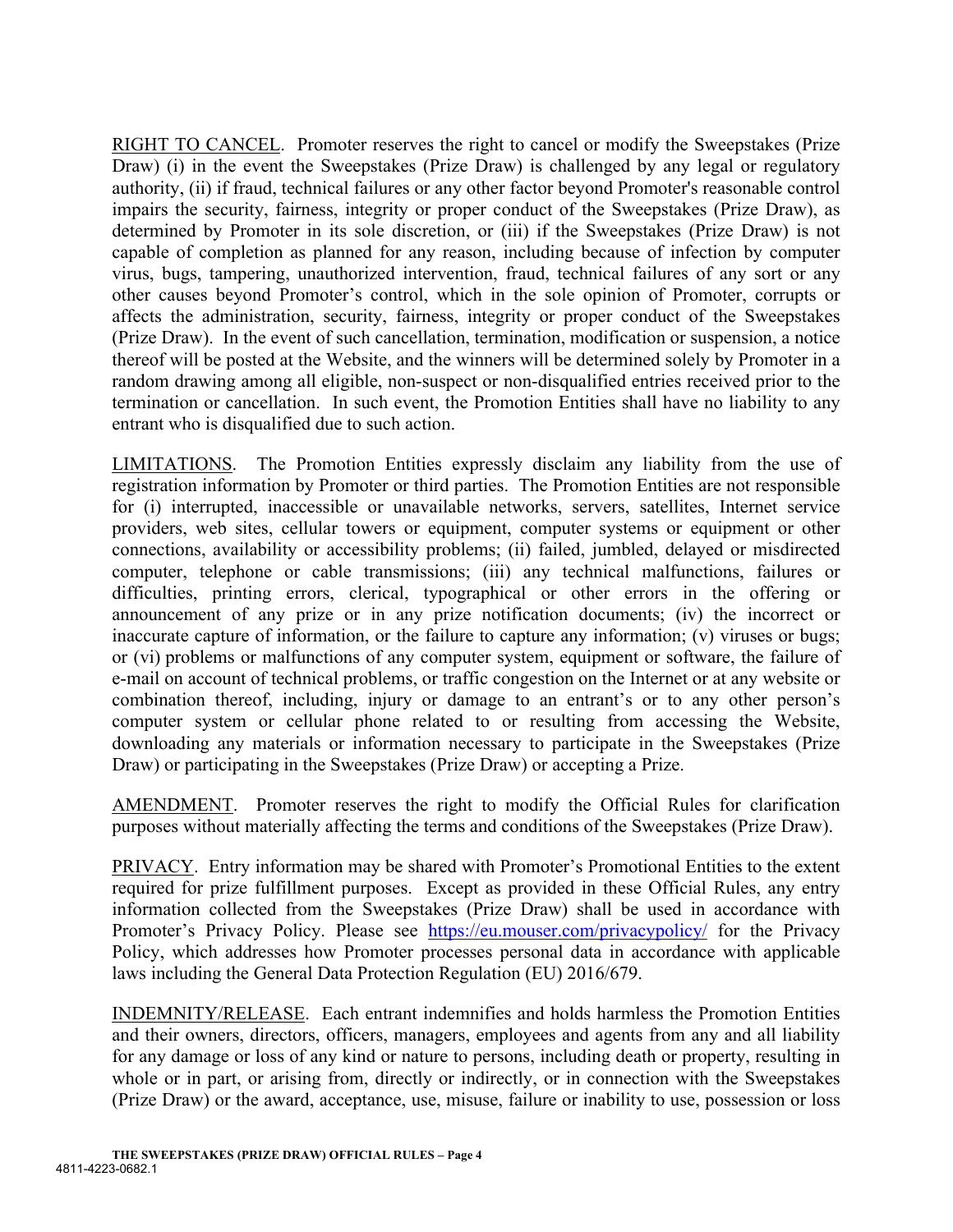of any Prizes or any Prize-related activity. Each entrant releases Promoter, the Promotion Entities and their owners, directors, officers, managers, employees and agents from any and all liability, known or unknown, fixed or contingent, for any loss, harm, damages, costs or expenses of any nature, including, without limitation, personal property and personal injury damages arising out of participation in the Sweepstakes (Prize Draw), Prize acceptance, use, misuse, failure or inability to use, loss or possession of any Prize, participation in any Prize-related activity and for all claims based on rights of publicity, personality, privacy or loss of enjoyment, moral rights, defamation or Prize delivery. Under no circumstances will entrant be permitted to obtain awards for, and each entrant hereby waives all rights to claim, any punitive, indirect, incidental, consequential, exemplary, or any other damages, other than for actual out-of-pocket expenses. Any and all claims, judgments, and awards shall be limited to actual out-of-pocket costs incurred, and in no event will any entrant be entitled to receive attorneys' fees or court costs. All causes of action arising out of or connected with this Sweepstakes (Prize Draw) or the awarded Prizes shall be resolved individually, without resort to any form of class action. Failure to enforce any terms of these Official Rules shall not constitute a waiver of any provision.

SEVERABILITY. If any provisions of these Official Rules are determined to be invalid or unenforceable, the remaining provisions of these Official Rules shall otherwise remain in effect and shall be construed in accordance with their terms as if the invalid or unenforceable provision were not contained herein.

COMPLIANCE REGULATIONS. Mouser Electronics has no liability or responsibility if the participation by an entrant and the acceptance of any prize won by the entrant violates the policies of such entrant's employer, including without limitation, restrictions on the receipt of a gift or anything of value from a customer, supplier or other business contact. It is the responsibility of all entrants to determine if participation in a Mouser promotion or receipt of a related prize is permitted by an entrant's employer. Mouser in no way requires or asks, directly or indirectly, for an advantage from an entrant as a result of the entrant's participation in the promotion.

GOVERNING LAW/JURISDICTION. ALL ISSUES AND QUESTIONS CONCERNING THE CONSTRUCTION, VALIDITY, INTERPRETATION AND ENFORCEABILITY OF THESE OFFICIAL RULES OR THE RIGHTS AND OBLIGATIONS OF ENTRANTS OR PROMOTER IN CONNECTION WITH THE SWEEPSTAKES (PRIZE DRAW) SHALL BE GOVERNED BY AND CONSTRUED IN ACCORDANCE WITH THE INTERNAL LAWS OF THE STATE OF TEXAS WITHOUT GIVING EFFECT TO ANY CHOICE OF LAW OF CONFLICT OF LAW RULES OR PROVISIONS THAT WOULD CAUSE THE APPLICATION OF ANY OTHER STATE'S LAWS. VENUE FOR ANY ACTION SHALL BE BROUGHT IN THE FEDERAL AND STATE COURTS LOCATED IN TARRANT COUNTY, TEXAS.

WINNER'S LIST. Any legally-required winners list may be obtained after **October 7, 2020** and no later than **November 6, 2020** by sending a self-addressed, stamped envelope to: "Mouser Electronics, Inc." Sweepstakes (Prize Draw), c/o Mouser Electronics, Inc., Elsenheimerstr. 11, 80687 Munich GERMANY. For a copy of the Official Rules, (i) print the web page or (ii) send a self-addressed, stamped envelope to: "Mouser Quiz September" Sweepstakes (Prize Draw), c/o Mouser Electronics, Inc., Elsenheimerstr. 11, 80687 Munich GERMANY.